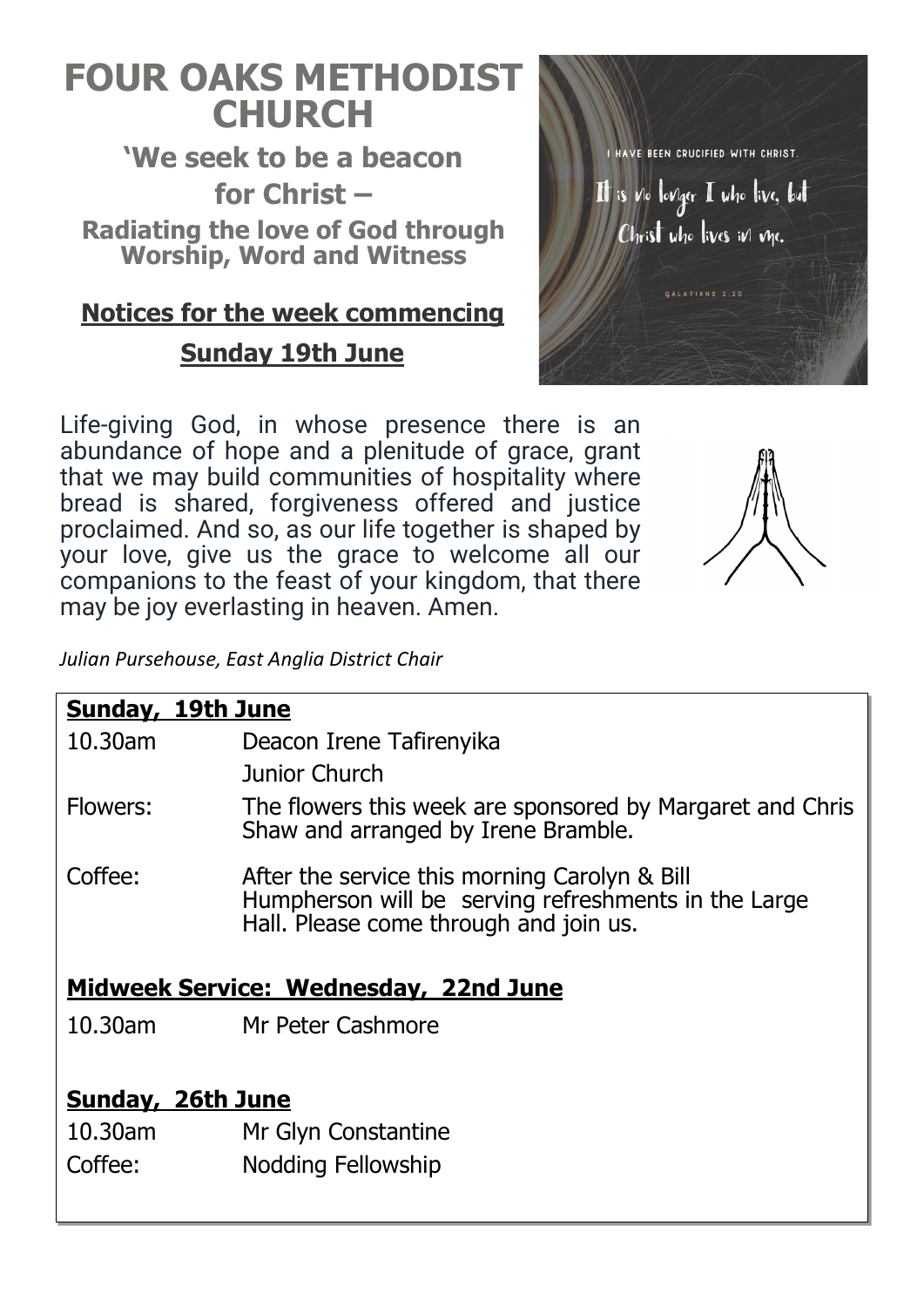## **JULIE'S FAREWELL**

Having lived in Sutton Coldfield all her life, Julie Lees will be moving to Bristol at the beginning of August to be near her family.

You are invited to an Open House on Saturday 9th July 2022 Between 2pm & 5pm at Bill & Carolyn Humpherson's home 16 Hawkesford Close (off Irnham Road) Four Oaks Sutton Coldfield B74 2TR

NO PRESENTS PLEASE - JUST YOUR PRESENCE

### **Gift Day—Saturday 25th June**

A reminder that you are welcome to join us between 10am—2pm on Saturday 25th June for fellowship over a cup of tea/coffee. If you are able please bring your completed gift-day declaration and place it in the special collection box. On Sunday  $26<sup>th</sup>$  June 2022 we will be holding a gift day celebration service to praise God for all that he continues to do for us. Thank you to those who have already sent in their declarations.

### **Saturday Drop In**

The Saturday morning drop in is every Saturday. Join us for a bacon sandwich, croissant and a chat from 10am—12pm. All are welcome. Table tennis also runs at the same time.

### **Scripture, Spirituality and Conflict course on Wednesday 22nd June**

I have attended a few of the webinars arranged by the Methodist Church and booked the one above, which should be so good. Heard today that it isa small group so space for more. If free and interested book your place using <https://ssc22june2022.eventbrite.co.uk/>

Booking closes on June 13th so get in quick and tell your friends.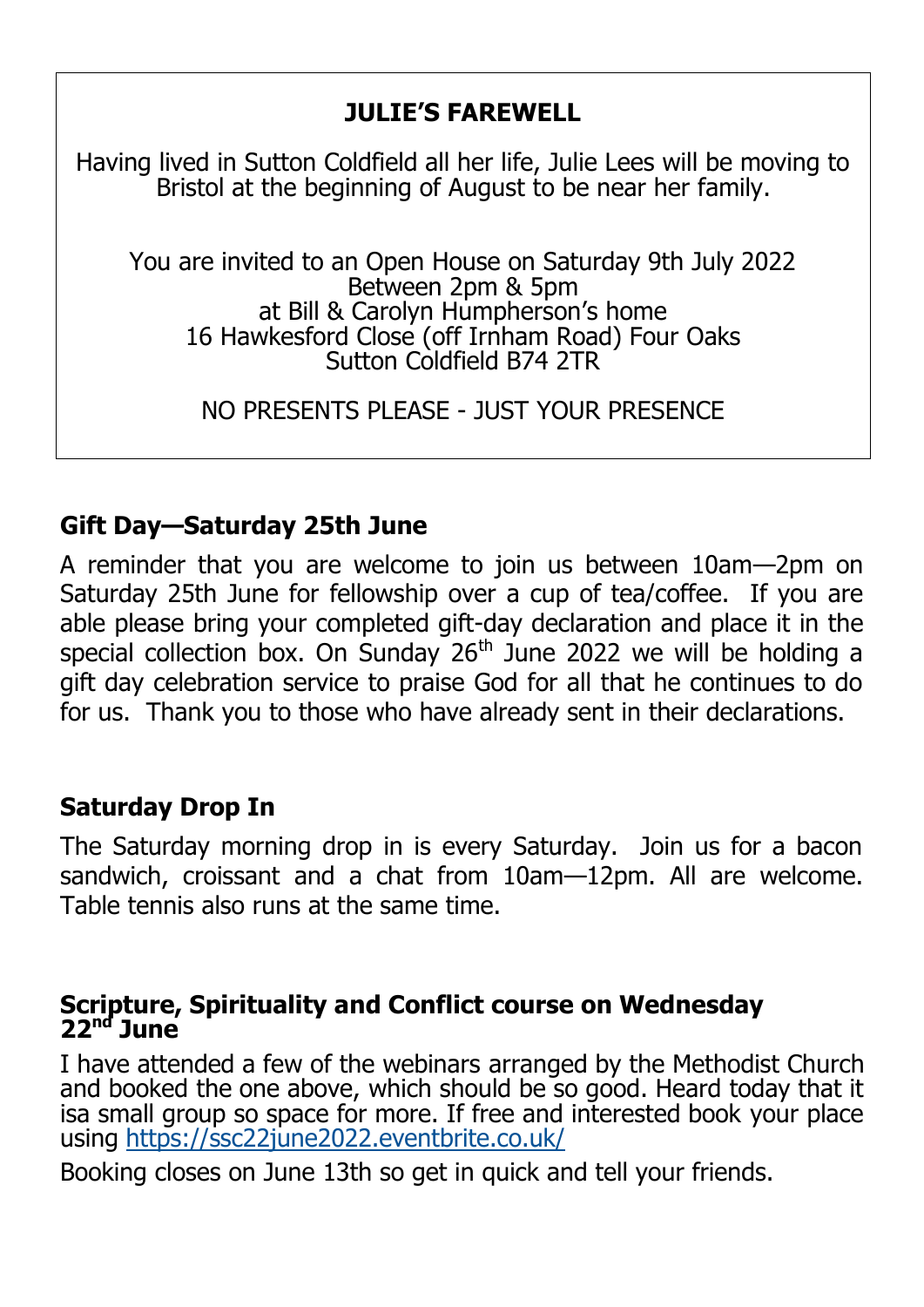

# **Eco Festival**

September 24th 2022

 $11am-5pm$ At Streetly Methodist Church, corner of Hardwick and Thornhill Roads. **B74 3EH** 

## Children's activities. Food, Live Music

With: Nature Makers, Friends of Sutton Park, the Sunshine Bakehouse, S.C. Litter Action Group, Lichfield Lighthouse Company singers. Suzuki violin group...and more

Admission: £1 per Adult, Children free



#### Tuesdays 7-9pm, 14th Jun - 5th Jul

4 Sessions for anyone new to circuit stewarding or wants a refresher to explore:

- The Calling and Role of the Circuit Steward
- Being Distinctively Methodist
- Positive Working Together
- Continuing to Learn



The **Methodist** Church Learning Network

## [The Methodist Podcast Episode 86: Sanctuary for Ukraine](https://www.methodist.org.uk/about-us/news/podcasts/the-methodist-podcast-episode-86-sanctuary-for-ukraine/)

In this Methodist Podcast they report on how the United Methodist Church in Poland is taking care of its guests from Ukraine finding them accommodation in chapels and officers and we hear from the Methodist Charity All We Can about the joint appeal with the Methodist Church in Britain. (https://www.methodist.org.uk/about-us/news/podcasts/themethodist-podcast-episode-86-sanctuary-for-ukraine/)

*The floodlighting for the month of June is sponsored by Gill & Emma Polashek remembering their dearly beloved husband and father and sister in law Margaret, with love.* 

## **FOMC Prayer Line**

Please pass on the details below to any requesting prayer. Email [:fomcprayer@gmail.com](mailto:fomcprayer@gmail.com) Tel : 07942581223 Thank you.